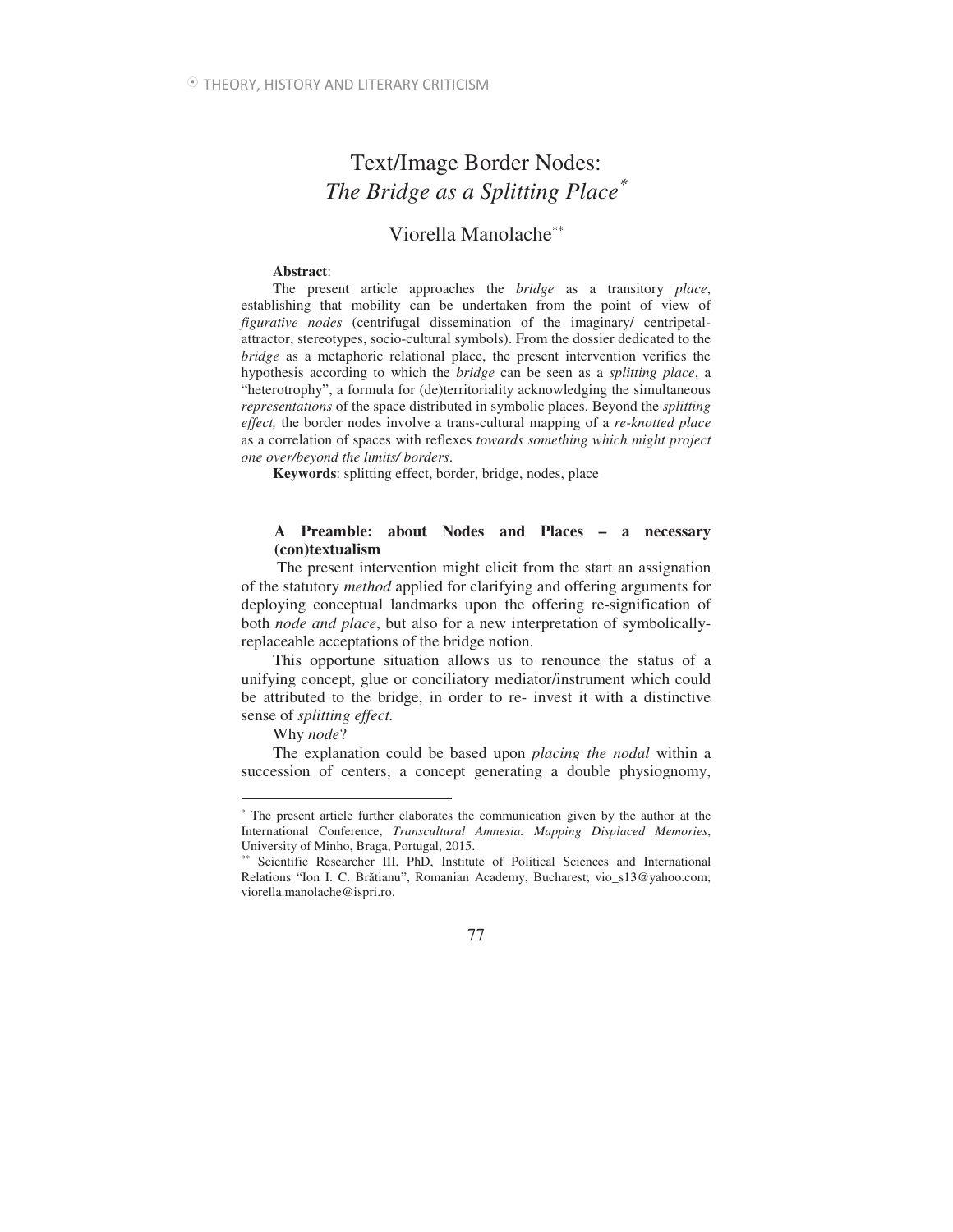replayed by: *nodal space* (conceived as open interiority) and *attractor space* (marked by implosion and nodality).

*Cultural nodes* are the metaphorical alternative for organicallyinvestigational networks. Launched by Marcel Cornis-Pope and John Neubauer (2004), these [*cultural nodes*] designate confluence points created within the cultural-historical network and constituting a source of generative event tensions.

*Temporal nodes* (as limiting landmarks of historical periods and events) – *institutional nodes* (social structures controlling cultural literature) – *topographic nodes* (centers with centrifugal dissemination roles for the imaginary/ centripetal – attractor centers) – or *figurative nodes* (connotations with extensions in history, the imaginary, stereotypes, texts, social-cultural symbols) are considered to be instruments used for structuring a cultural topography.

If, in Baudrillard's (2008) opinion, any mapping of *the real-nevermore-than simulation* has to be accepted as *access node*, then the concept of *border nodes* can be used (here) through a needed connection, as structuring instruments for a cultural topos.

Acknowledging any marks given to a space (which is continuous, homogenous, isotropic or quantifiable) facilitates access to *the place* – named here a horizontal-flat surface, charged with messages, accepting a vertical opening towards a (re)consideration of the *chronotropic* as a way of investing space with signals and reactions (messages) of our personal world.

Why *place*?

On the same note of (*con)textualism* launched by Thomas Schumacher (1971) and reinterpreted by Christian Norberg-Schulz (2003), *the place* adds up to the totality of real things, created from material substances, and thus constitutes a *total qualitative phenomenon* (impossible to reduce, without losses, to its properties/spatial relations) which signifies both *a (political) practice and a (poetical) atmosphere.*

*Place* achieves (with an interest in our present theme) a *splitting effect*, by orienting and channeling towards its sub- centers, through *vectorial* translation and an accent on identification as a *pattern* for transferring one particularity from an object to/towards another (Augustin Ioan, 2005).

If *the place* accepts the potential of receiving different contents, the bridge as *splitting place* is perceived as *a way of traveling through/dividing spaces which can have either a constantly equal quality or different values.* 

In fact, the bridge is an expression of operating distinctive formulations, in a Heideggerian (2005) manner, between the *corporeal*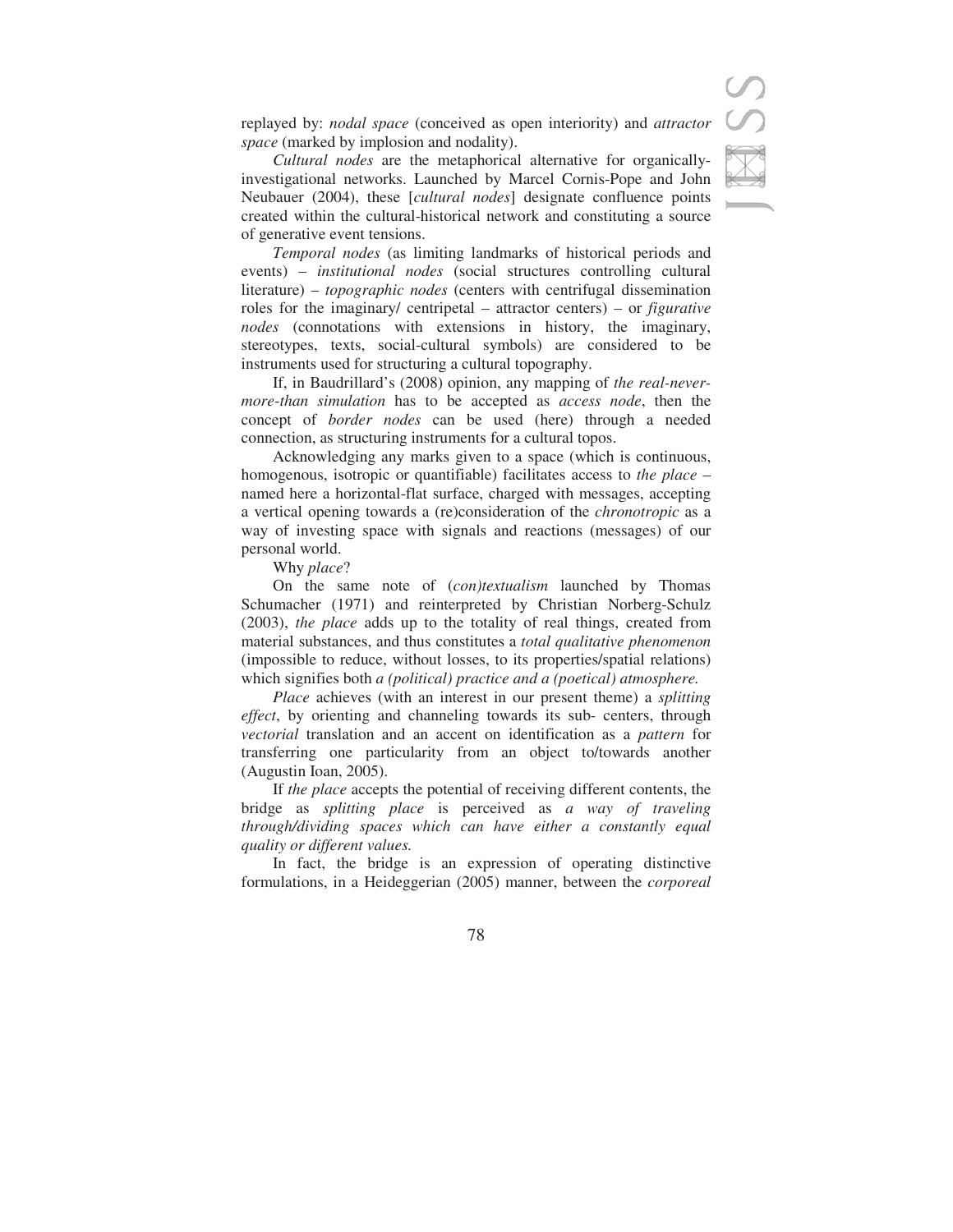*object* and it's *positioning in regard to the bridge*, as well as between *the actual image of the object itself* and *the mental representation occurring when we describe (imagine) the bridge*.

#### **The Poetics of the Bridge as a Splitting Place: Text Border Notes**

Covering the *phantasmatic* registry of debates taking place in the Cluj center (The Center for Imagination Studies<sup>12</sup>), as a mod(ality) of knowing diagnoses for the postmodern symptom of airtight building breakage, seen as inter-domain landmarks, *the metaphor of the threeheaded bridge* seems the most appropriate trope for certifying an inclusion within postmodernity's tide, or, in Cornel Vâlcu's acceptation, the *chance of being on the bridge* means being far from any *hard*  settlement, means being equally disputed and absorbed by the three pillars: *the object, the subject and the constitutions functioning as language*.

In fact, the score used here is largely similar to the Humboldtian formula centered upon the triad of ontological *actantes* and textual alterity, which acknowledges a certain tension between *time and its anterior histories*. The tension between time and anterior histories, although maintaining the impossibility of both conceptual categories/values being true at the same time, offers the presupposition of a third variable between P and non-P, leaving place for an inside/outside already transmuted into the dream of *a third* subsuming *the second.*

Trying to explanatorily justify his preference for the *three-headed bridge metaphor*, Cornel Vâlcu confessed his intrinsic motivation for an idea materialized in an answer with the structure of "*here, here, here*" to any problems the relationship established between *generic terms a, b, c* might pose.

The theorized tension investigates postmodernity's slippage towards/through different margins (*three heads, three edges!* our note) in order to appraise the *hard* qualities of a definit(ive) settling in which the postmodern condition (totally detached from any conceptualizations Harvey or Lion might launch) could be considered also an absorption, a reduction to primordial essences, a return to the *original place* , a downward attraction towards the bridge's three pillars as the subject tries to avoid being dominated by a narcissistic reflection.

Hopping from one foot to their other would be a feasible solution for the indicated situation.

 $\overline{a}$ 

<sup>12</sup> See for more details: http://phantasma.lett.ubbcluj.ro/?p=3380.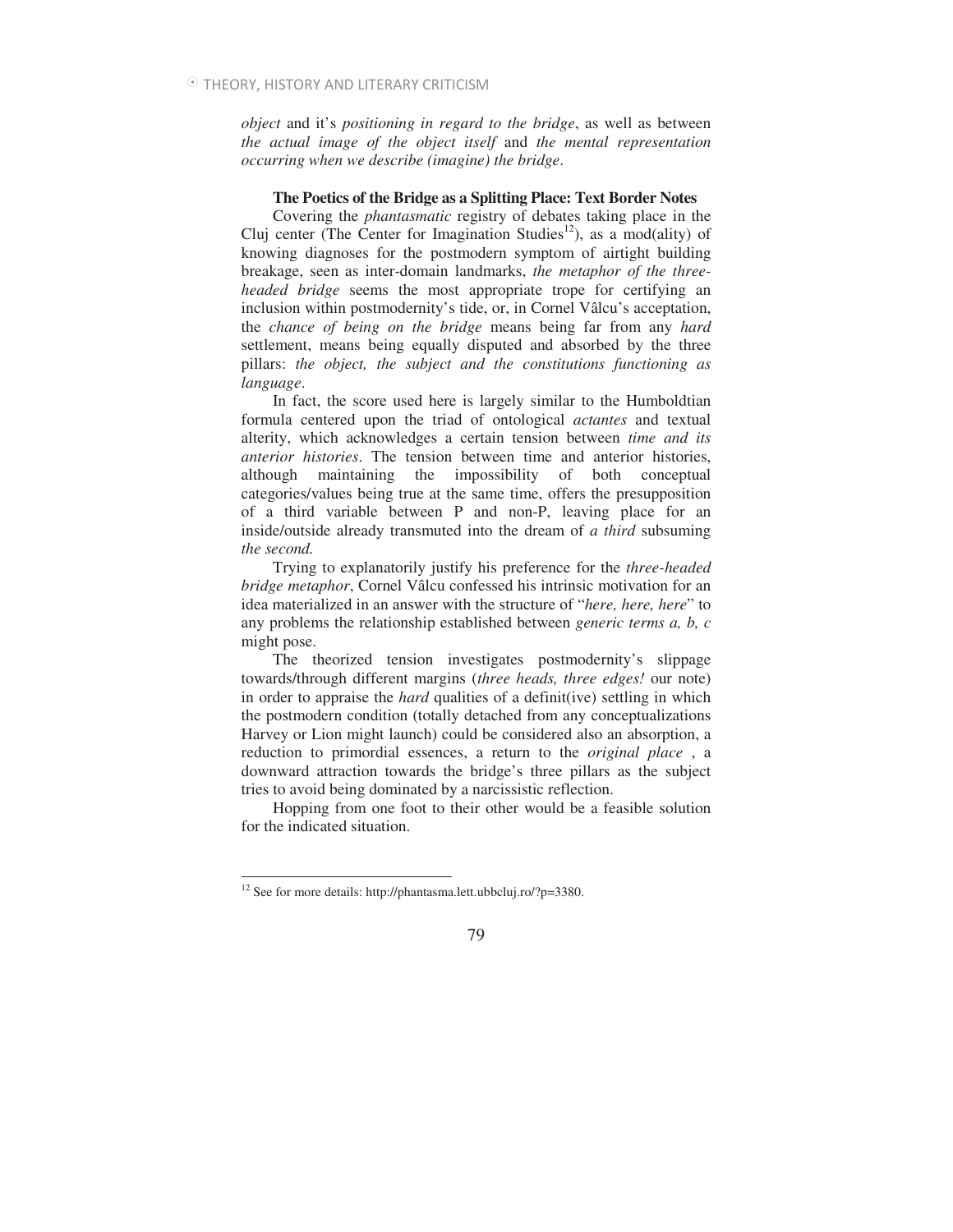Changing the position of one's feet will state that "when you are safe you are not on the bridge" in the context in which the bridge is not invested with the expressive signification of a relationship metaphor, but acquires a connotation of divisible, separating, unsettling and destabilizing factor, an exponent of de-relationalization and deterritorialization.

The few qualities already cited can be included within a characterization of role and its special mission, attributed to a construct/construction: "a being who gathers materials for building a bridge but, instead of starting to build, he wastes it by throwing it, from time to time, towards those who happen to pass by him".

One has to note Humboldt's opinion about the involvement of objectivity in the relationship between subject and object. If alterity exercises a double pressure upon the subject – determinist and final – in the acceptation of communication as an attribute/ distribution of *the one* – objectivity occurs in the *third moment/semiotic account: if the first two ask/demand comment, the third reclaims interpretation*.

With a recourse to synonyms established through the "rule of either/or" – either *thirdness or still nature* – the concepts (as light interpretations of the *eidos* with restrictive ramifications in the sense and content of words) reclaim a conjugated existence for both the subject and its imprint, message reception by the partner and any effect the word might have as a solid-sense unit and also as a linguistic sign. Equally divided, the relationship notes the interdependence between *object* – *subject* – *language*.

Affording a priority position to *the poetical* (to the detriment of *the political*) the image of a *three- headed bridge* suggests a dynamic connection/ pre- established movement between/from the three constitutive agents [*object- subject- language*] whose status is not entirely clear but continuously modified by contacting alterity.

Amended – from the perspective of a relationship we have already discussed – Cornel Vâlcu's metaphor proves that the ego represents the strongest category within the triple equation of ontological agents, the one accepting doublings, being at once an author of the synthesis and the headquarters of phenomena, divided between *alter* and *ego*: the *always-dislocated ego is/remains one: the two anticipates the thirdorder plan of language (signifier* – *designate* – *sense) and the third underlines, in an Aristotelian manner, the dynamics/energhia of the already- implemented relationships*.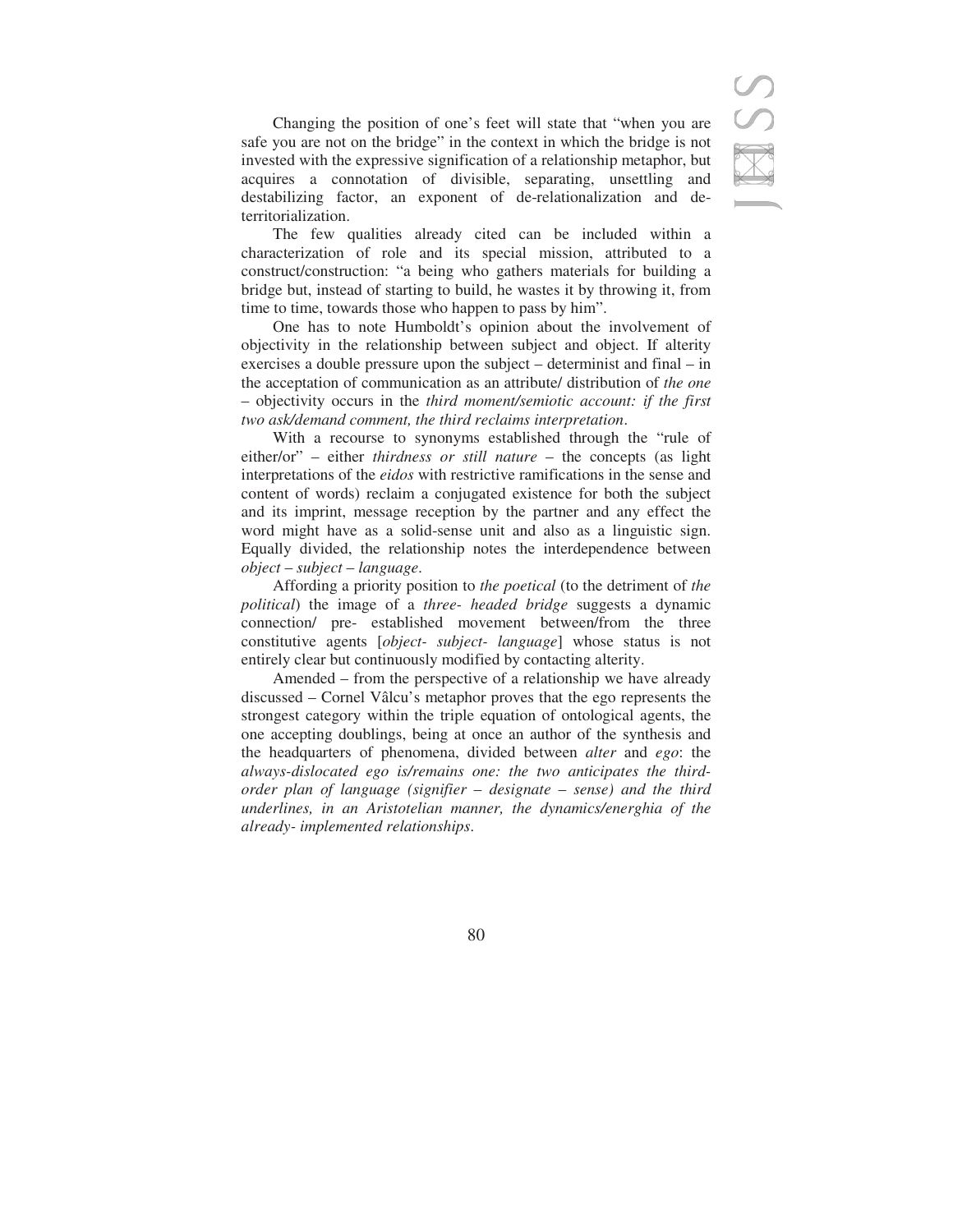**The Politics of the Bridge as a Splitting Place: Image Border Notes** 

From the perspective of the same *three heads/ three borders* [*object – subject – language*] subsumed to the *splitting effect sense*, the three TV series – the original *Bron/Broen* and its later variations, seen as geographical remakes – *The Tunnel* and *The Bridge* – illustrate *the object* through the image of an inanimate corpse on the border, discovered, as the case may be, in the tunnel or on the bridge.

The body on the border, the presence of *two* body halves belonging to *two* different women, fragments which symbolically become a pretext-offer a formulation for the investigation of cultural, social, economic, attitudinal-psychological and political halves existing between two distinct spaces. A connection to the *immediately- nearthe- center space* is thus presented, seen here as *a blurred edge* with a double role, both of *rejection*, even exclusion, but also of *reassembling or total unification*.

In *Bron/Broen*, on the Oresund bridge *uniting* the Swedish town of Malmo and the Danish capital Copenhagen, a strange corpse is abandoned *exactly on the border line*; it comprises two halves which, before the crime, belonged to two different women and will be identified as: *one half belonging to a Swedish politician and the other half to a Danish prostitute*.

The French series *The Tunnel* takes over without effecting any modification the social status of the murdered feminine persons, placing the body in different spot, *on* the Channel Tunnel (the bridge tunnel between Folkestone and Calais) on the border separating France form England (the identified *halves* belonging this time to *a French politician and an English prostitute).* 

In exchange, the American production *The Bridge* modifies the profile of the deceased women, operating upon certain differences (compared with the other two series) which deal with the identity of contextual characters (partially modifying and nuancing the socioprofessional status of the victims) but keeping the special circumstances in which the composite body is discovered: on the Bridge of the Americas, connecting El Paso in Texas and Ciudad Juarez in Chihuahua; and the body – reconstituted from two fragments – *reunites the upper part of judge Lorraine Gates and the lower part of a Mexican immigrant prostitute.* 

The bridge/ tunnel/ border can be seen as heterotopic (Foucault, 2009) constructs, of cutting- neutering structures juxtaposing multiple spaces upon one place [place] which allows the existence of doublecirculatory systems – both closing and opening, and whose functioning is almost certainly dependent upon the type of society/culture within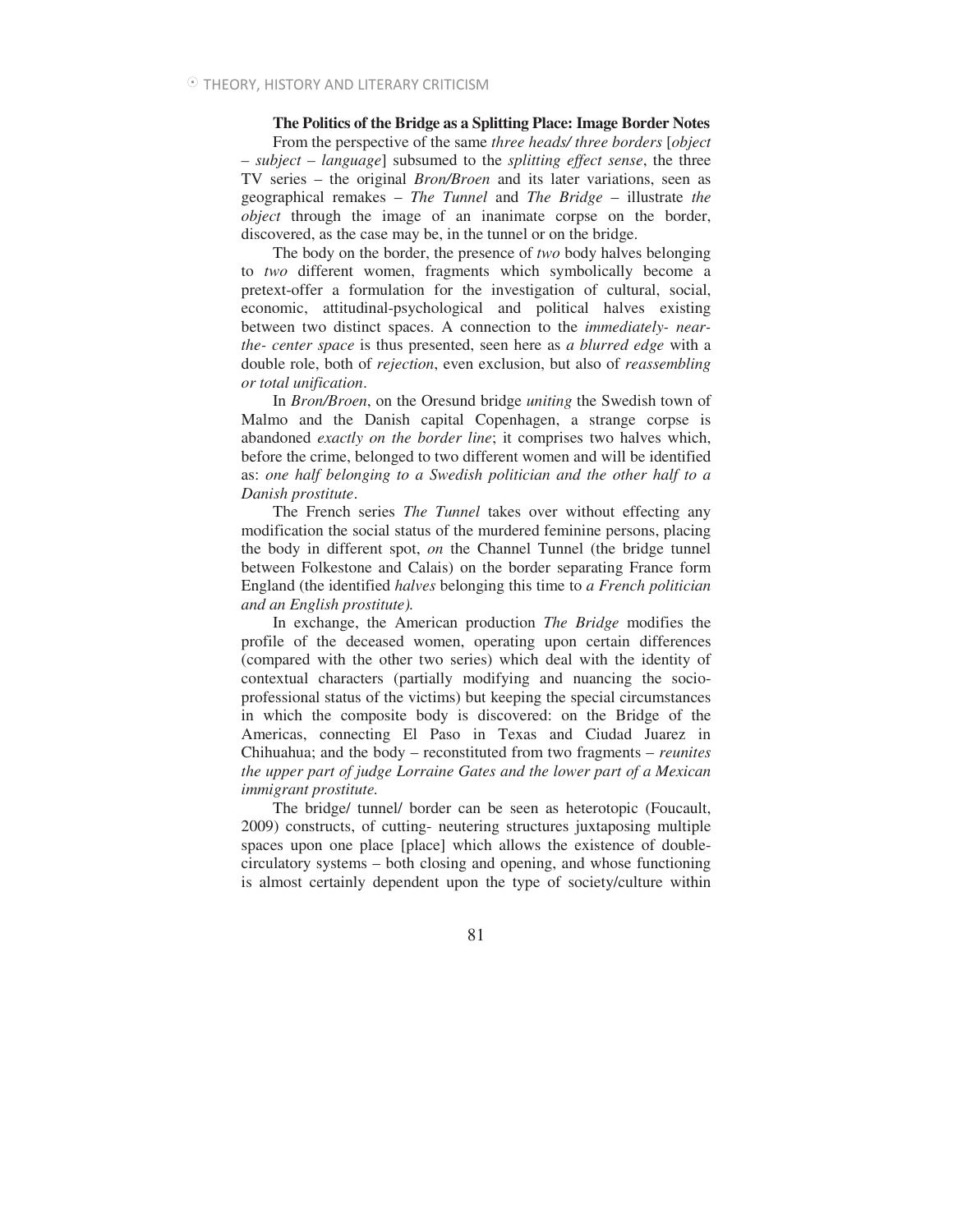whose context it develops. Also, being [heterochronistically] dedicated to isolating and permissive space - time transformations, it will apply the coordinates of a *known or imagined place* to its *reclaimed space- time.* 

The *politics of border imagery* uses an exposure mechanism (in)*corpore*(ated) and unable to avoid ideological inflections, and thus it cultivates an a-centric strategy of eluding cultural mediation and keeping intact (just) the communitarian reality already involved in the relationship.

*Bron/Broen* presents the perspective of the *bridge as a splitting place* intersecting both the parody zone and the representational. In Linda Hutcheon's (1989) opinion, parody critically signals present representations as they occur from older ones and accepts any ideological consequences derived both from continuity and difference and with a particular accent upon the singularity of representational politics.

In fact, using the vehicle of the above-mentioned series, we are in the presence of two divided couples and a divided *subject*- on one side, the victims, on the other the investigators: Saga and Martin – opposed hard personalities who transmit easily-decipherable stereotypes by their way of reaction – cold, distant, reserved, obeying official politics – for the Swedes; or, on the contrary, amiable, cool, instinctive for the Danes. A double division, the northern border flaunts the differences and maintains a form of traveling along the edge (see the lack of formalities/political tensions when crossing the border from one side to the other).

If the bridge in *Bron/Broen* is valued through impressive imagery using spectacular theatrical techniques (lights resembling stage illumination, a graded projection of images seen from afar) *The Tunnel* is defined by its hidden, enigmatic substitutes, placed upon reverse coordinates, in the shadows (under the sea), becoming thus a messenger of claustrophobic proportions.

In a Lyotardian note, impulses are transmitted to the plate body, in order to achieve a blockage and/or exclusion, and to deepen the sexualizing tensions seen as a differentiating landmark (we offer as an example Karl's adventure on the other side of the Chanel or Elisa's dysfunctional sex-appeal). On a psychoanalytical note, the complex of identity implies a dissipation risk for the central self, needing a way of repression and active involvement through effective action, and suggests a subliminal appeal to a reverse formulation which would ensure an equally intense affirmation of its own identity.

Preferentially applied, the linguistic interaction becomes the central pillar of *The Tunnel*; if (in *Bron/Broen*) Saga and Martin integrate and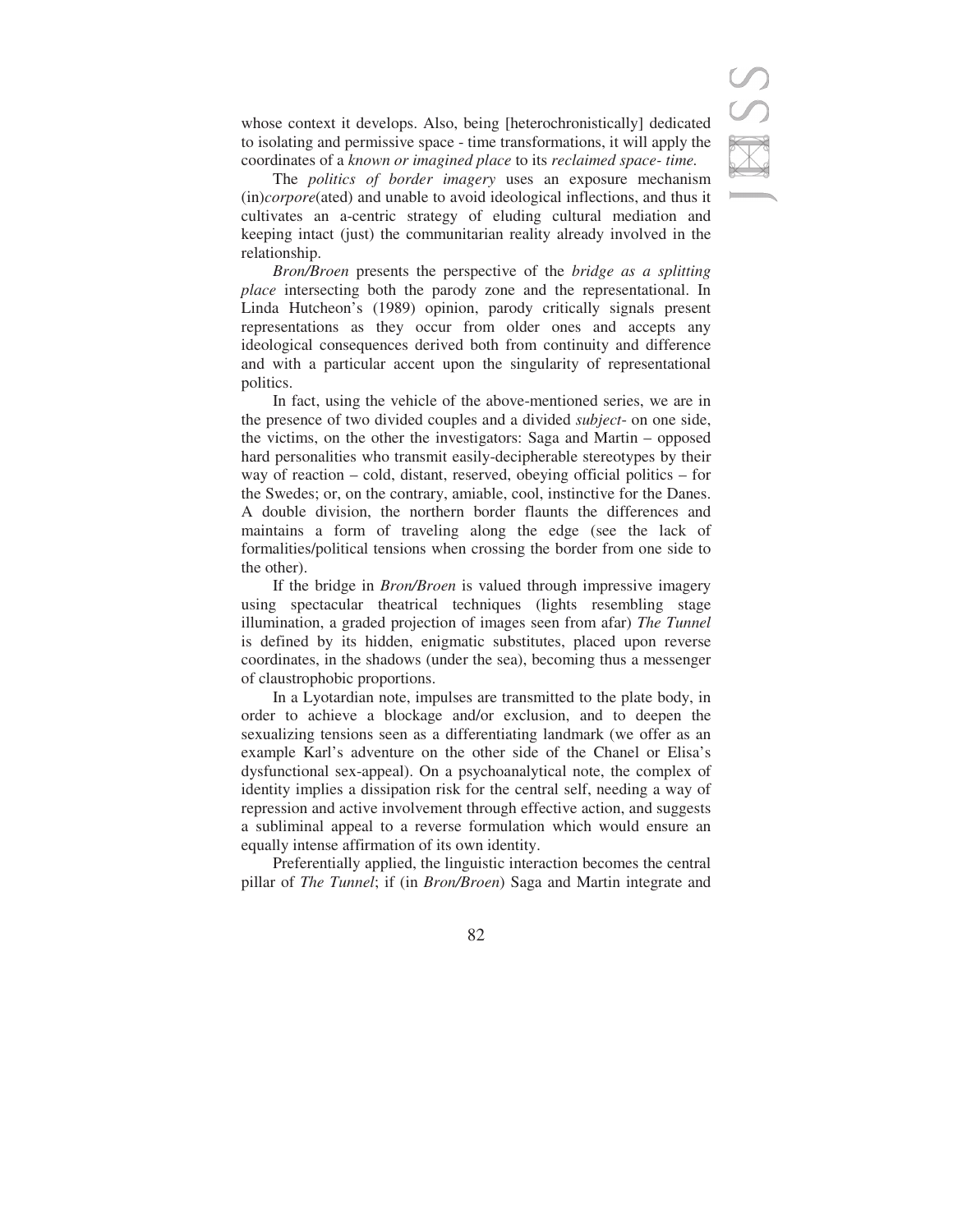accept the flood of communication through accessing a common idiom, Karl is denied the possibility of joining the conversation when Elise addresses her colleagues in French.

*Languages* thus state that the postmodern primacy of double conscience affects the status (complete with schizoid symptoms – targeting the feminine heroine in all three variations of the series) of the individual – seen here in his quality of exponent/subject for a cultural conglomerate, the one who lives, simultaneously, on multiple planes and who has access (premeditated in the victims' case, and ad-hoc in the investigative team's case) to double identities/representations.

The bridge/border between El Paso, Texas and Ciudad Juárez, Chihuahua and the *soft atypical relationship* between Sonya Cross and Marco Ruiz offer *The Bridge* series a role of maximizing expressions of cultural division and social tensions. Without avoiding statistics, the series identifies Ciudad Juarez – a space controlled by drug cartels and corruption – as the place where immigrant women suffered, a no-hope area where , starting in 1993, hundreds of women were killed and too many – kidnapped; and establishes El Paso as a nodal space of debates about immigration reform.

The significance of the bridge/tunnel can be interpreted as a place/bridge/transfer formula or as a unifying glue for spatial/ temporal and/or contextual movement, but also as transporting space (both connecting and separating), with a clear disposition towards interrelationships between opposing forces and separate directions.

Not surprising, such a construct is larger than the *simple state of formatting the reunified place*, in the sense in which its re- projected structure changes the formula of space itself. If the *bridge* denominates an actual urban/rural space, *the tunnel*, as a hidden, cryptic, enigmatic space, only deepens the idea of separation, claustrophobia, physical distance.

#### **The Splitting Effect – Poetics and Politics**

Through the prism of three registries represented by constructional landmarks: *object* – *subject* – *language*, theorized by the *metaphor of the bridge with three heads* and applied to the image of TV series we use as a support for our study, the immediate conclusion is that *the bridge* can be a construct with a high degree of secondarity, a separating place limiting both ordering *poetics* and *politics*. Caught in an unequal relationship both with *hard centrality* and the *soft edge* of power relations which it mediates and separates, the bridge as glue for limiting, marginal spaces can be seen as a hostile adversary of the center, reticent and keeping its distance from anything positioned-in-the-middle.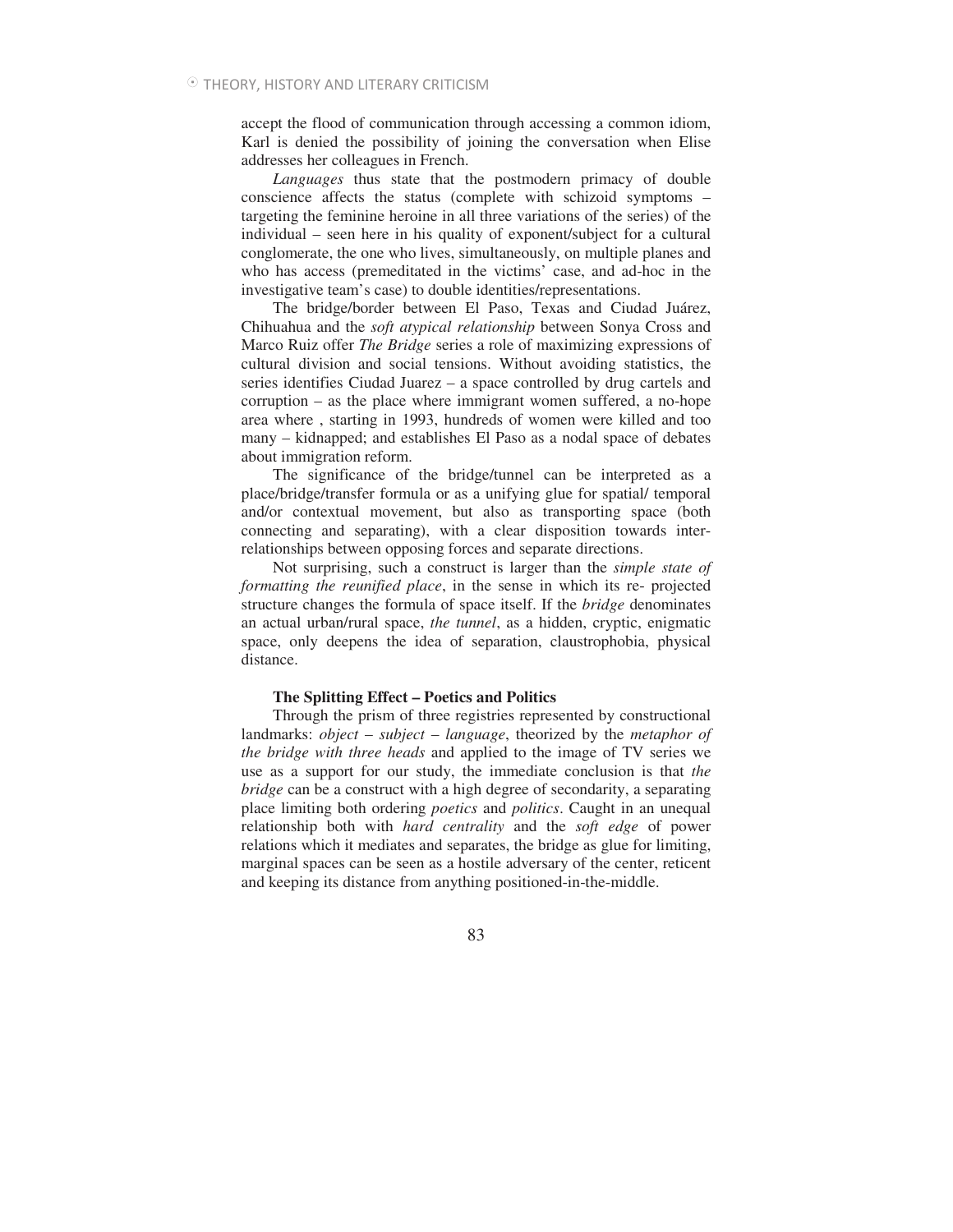Ciprian Mihali (2006) signals the constitutively- irreducible tension of limit-spaces, which he considers as pressure generated by the double registry of formulas both uniting and separating *the place*, extracted and replaced inside any influence the center might extend upon it. With an interest in the three TV series already discussed, one can accept there is no such thing as an inside and an outside, but only positioning upon the separating line and/or confounding the interior and exterior, in the idea of contaminating, contesting or denouncing old ways of thinking, old customs and neighboring patterns of behavior.

The clearly indicated place – *on the bridge* – becomes an edge of transgression, an inner separation of limits and an attractor from the outside towards the inside/ center, in order to be taken into possession – an endeavor offering the possibility of meeting between norm and limit: the edge confirms the rule , but also unveils and denounces its precarity. In fact, *a place of tensions* for an apparent *identity* contact is maintained – as uncertain and vulnerable as they might be.

In a sociological vision, *the poetics and the politics of the bridge* seem more interested in fragmentation, taking into account the fact that they recognize and establish spaces/ places included in the melting process *from the middle*, while signaling certain repercussions in the reinflamed and revigorated, ontologically secure feeling – in equal measure artefact, creator or conductor for values/cultures and esthetic qualities.

A first objective of this construct would take into account, from a Simmelian (1994) analytical perspective, just the escalation of visibility through reuniting time and space, re-assembling the two separated halves, an interdependence of ambiguous functions and forms akin to a power laboratory seen as a way of inclusion/exclusion.

The incarnate or experimented space as place – the bridge – can be approached in a Heidegerrian way as a socio-cultural matrix and interrelating formula for distant networks, through a recourse to rational and calculated doses of maximal costs.

 The bridge is also seen as a stage of horizontally-vertical transversally and rhisomatic landmark, in Deleuze and Guattari's (1980) acceptation, without restrictive or fixed limits, and defined in the following terms – a dynamic, non- heterogeneous, non- dichotomous separation, with a beginning and an open end, a stimulus for nomad tides while being a neutral middle landmark in itself.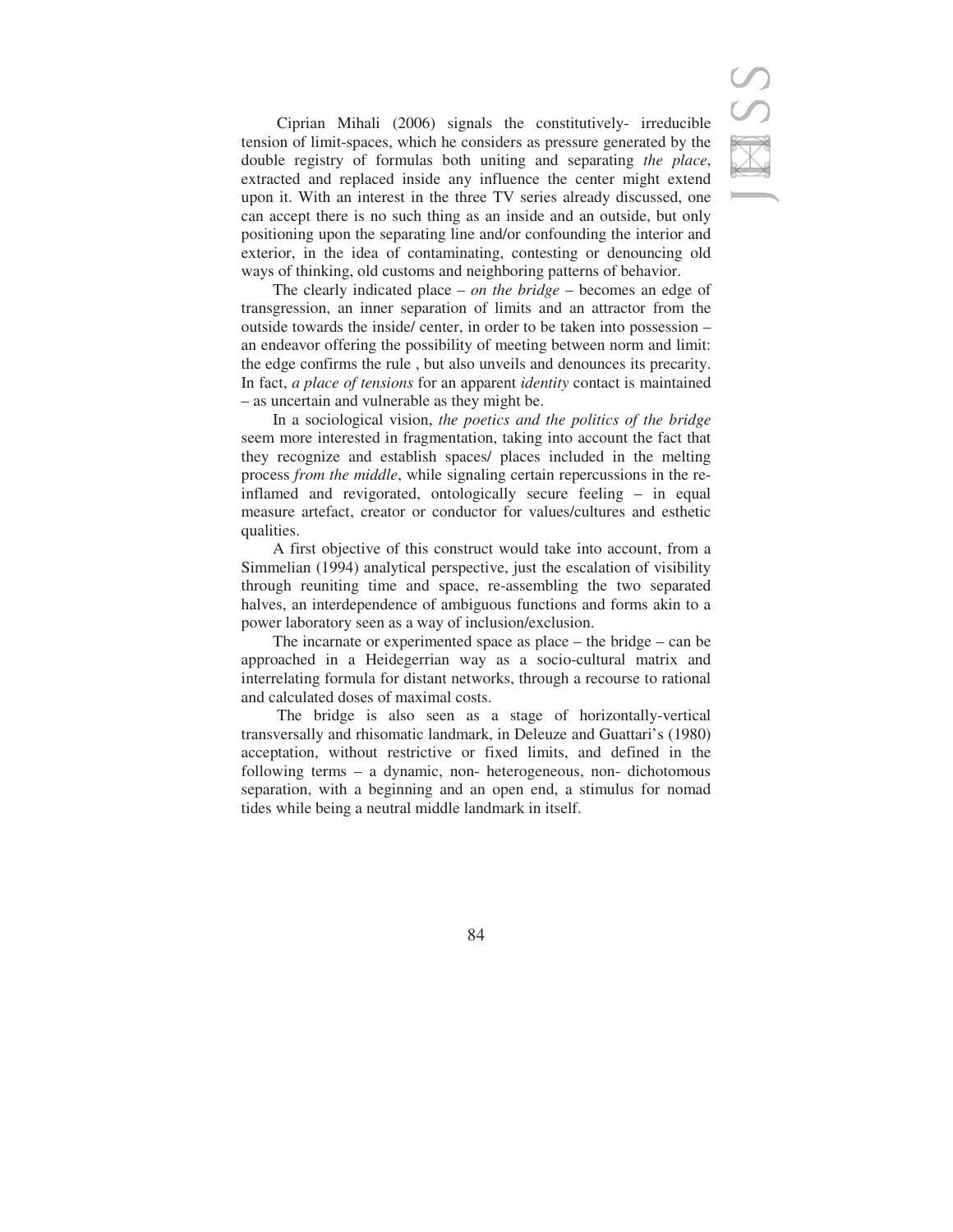#### **REFERENCES:**

Baudrillard, Jean, *Cuvinte de acces* (*Passwords*), Bucharest, Art Publishing House, 2008.

Belce, Paul, *Despre nomadism, spaiul neted -i spaiul striat* (*On Nomadism, Smooth Space and Striated Space*), in "Egophobia*"*, October 5, 2005, retrieved January 2016, from http://www.egophobia.ro/8/filosofie.html.

Cornis-Pope, Marcel, Neubauer, John, *History of the Literary Cultures of East-Central Europe. Junctures and Disjunctures in the 19 th and 20th Centuries*, vol. I and II, Amsterdam, John Benjamins Publishing Co. 2004.

Deleuze, Gilles; Guattari, Felix, *Capitalism i schizofrenie (I). Anti-Oedip* (Capitalism and Schizophrenia. Anti-Oedipus), Pitești, Paralela 45 Publishing House, 2008.

Deleuze, Gilles; Guattari, Felix, *A thousand plateaus* (vol. 2). *Capitalism and Schizo- phrenia*, Paris, Les Editions de Minuit, 1980.

Foucault, Michel, *Le corps. Les hétérotopies*, Paris, Nouvelle Éditions Lignes, 2009.

Heidegger, Martin, *Prolegomene la istoria conceptului de timp* (*History of the Concept of Time. Prolegomena*), Bucharest, Humanitas Publishing House, 2005.

Hutcheon, Linda, *The Politics of Postmodernism*, London & New York, Routledge, 1989.

Ioan, Augustin, *Genius Loci. Djinn al locului. Loc (in)toxic(at)* (*Genius Loci. Jinn of the Place. The Intoxicated Place*), in "Atelier Liter", 24 June 2005, Retrieved July 2016, from http://atelier.liternet.ro/articol/2257/Augustin-Ioan/Genius-Loci-Djinn-al-locului-Loc-intoxicat. html.

Manolache, Viorella, *Signs and Designs of the Virtual(izing) E@St.* LAP, Lambert Academic Publishing, Germany, 2013.

Manolache, Viorella, *The Politics of the Feminine Body: A Fractured Recomposition*, in *LUSEEC 2015, Lumina – The University of South-East Europe Conferences on Humanities and Social Sciences, International Conference*, 14<sup>th</sup>-16<sup>th</sup> May, Bucharest, Romania, Perspectives on Gender in a Global World, Interdisciplinary Approaches, 2015.

Mihali, Ciprian, *Margini, concepte, corpuri, locuri* (*Edges, Concepts, Corps, Places*), *Idea Art+Societate*, 24, 2006.

Norberg-Schulz, Christian, *Genius Loci* – *Towards a Phenomenology of Architecture*, New York, Rizzoli, 1979.

Norberg-Schulz, Christian, *The Phenomenon of Place*, in Alexander R. Cuthbert (ed.), *Designing Cities,* Blackwell Publising Ldt., 2003.

Schumacher, Thomas, *Contextualism: Urban Ideals and Deformation*, in "Casabella*"*, no. 359–360, 1971, p. 79–86.

Simmel, Georg, *Bridge and door*, in "Theory, Culture & Society", no. 11, 1994, p. 5–10.

Tally Jr., Robert T., *Spatiality*, New York, Routledge, 2013.

Woods, Lebbeus, *Anarchitecture: Architecture is a Political Act*, AD/Academz Editions, St.Martin's Press, 1992.